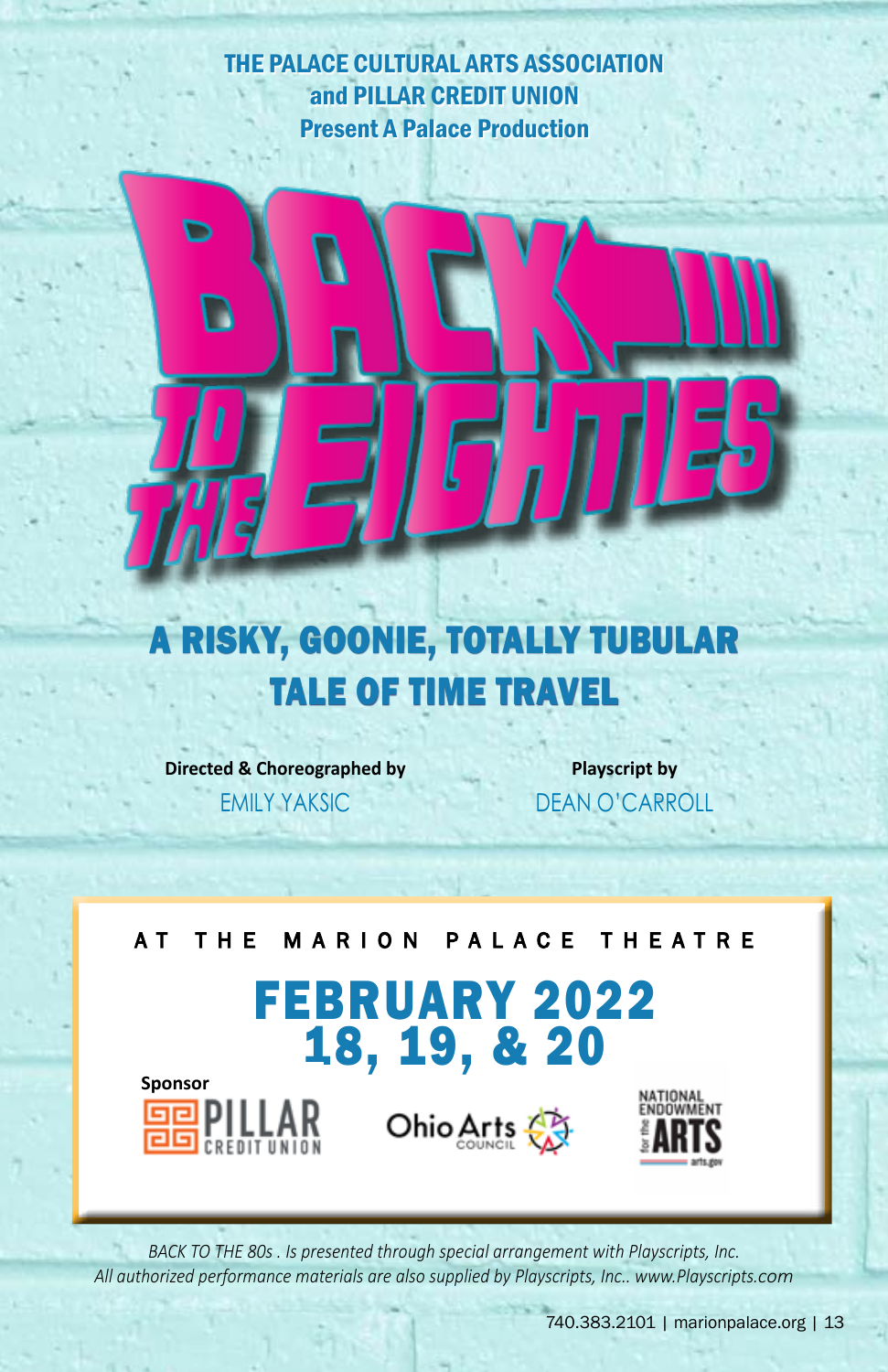### "BACK TO THE 80S" CAST

|                                                                       | Paysleigh Kennedy, Alexa Schertzer, Eden Schertzer, Maebry Werling, Layla Willey |
|-----------------------------------------------------------------------|----------------------------------------------------------------------------------|
|                                                                       |                                                                                  |
|                                                                       |                                                                                  |
|                                                                       |                                                                                  |
|                                                                       |                                                                                  |
|                                                                       |                                                                                  |
|                                                                       |                                                                                  |
|                                                                       |                                                                                  |
|                                                                       |                                                                                  |
|                                                                       |                                                                                  |
|                                                                       |                                                                                  |
|                                                                       |                                                                                  |
|                                                                       |                                                                                  |
|                                                                       | Reid Roston, Anthony Wampler                                                     |
| OLDER WOMENLexi Edens, Cheyenne Jordan, Amelia McFarland, Avelyn Tway |                                                                                  |
|                                                                       |                                                                                  |
|                                                                       | Emma Bradac, Gwen Brown, Swayze Carlyle, Harper Davis, Skyler Hatten             |
|                                                                       | Jasmine Ho, Ryleigh Holderman, Lexi Edens, Cheyenne Jordan                       |
|                                                                       | Paysleigh Kennedy, Devyn Kindell, Elise Kramp, Jillian Matthews                  |
|                                                                       | Amelia McFarland, Connor Moore, Keygen Moore, Mallori Polley                     |
|                                                                       | Sophia Raimo, Scarlett Roston, Elli Schenk, Halli Schenk, Alexa Schertzer        |
|                                                                       | Eden Schertzer, Olivia Shirring, Andryc Stump, Lucy Turner, Avelyn Tway          |
|                                                                       | Leelah Wagner, Maebry Werling, Waverly Werling, Katelyn Wicker, Layla Willey     |
|                                                                       |                                                                                  |
| Connor Moore, Keygen Moore, Sophia Raimo, Scarlett Roston             |                                                                                  |
|                                                                       | Leelah Wagner, Waverly Werling, Katelyn Wicker                                   |

#### "BACK TO THE 80S" PRODUCTION CREW

DIRECTOR & CHOREOGRAPHER EMILY YAKSIC LIGHT/SOUND DESIGN JCR STUDIO & SOUND STAGE MANAGER BARB YAKSIC ASST STAGE MANAGER RHONDA ARNOLD COSTUMES PARENTS & FAMILIES OF CAST SOUND OPERATION ALEX KERNS SOUND ASSISTANT APRIL SHORT LIGHTBOARD OPERATION BRIAN JESTER SPOTLIGHT OPERATOR PAT PIFRCE PIN RAIL JCR STUDIO & SOUND

14| Marion Palace Theatre 93rd Season Playbill | SPRING 2022

۰  $\bullet$  $\bullet$ Ò  $\bullet$ ٥  $\bullet$  $\bullet$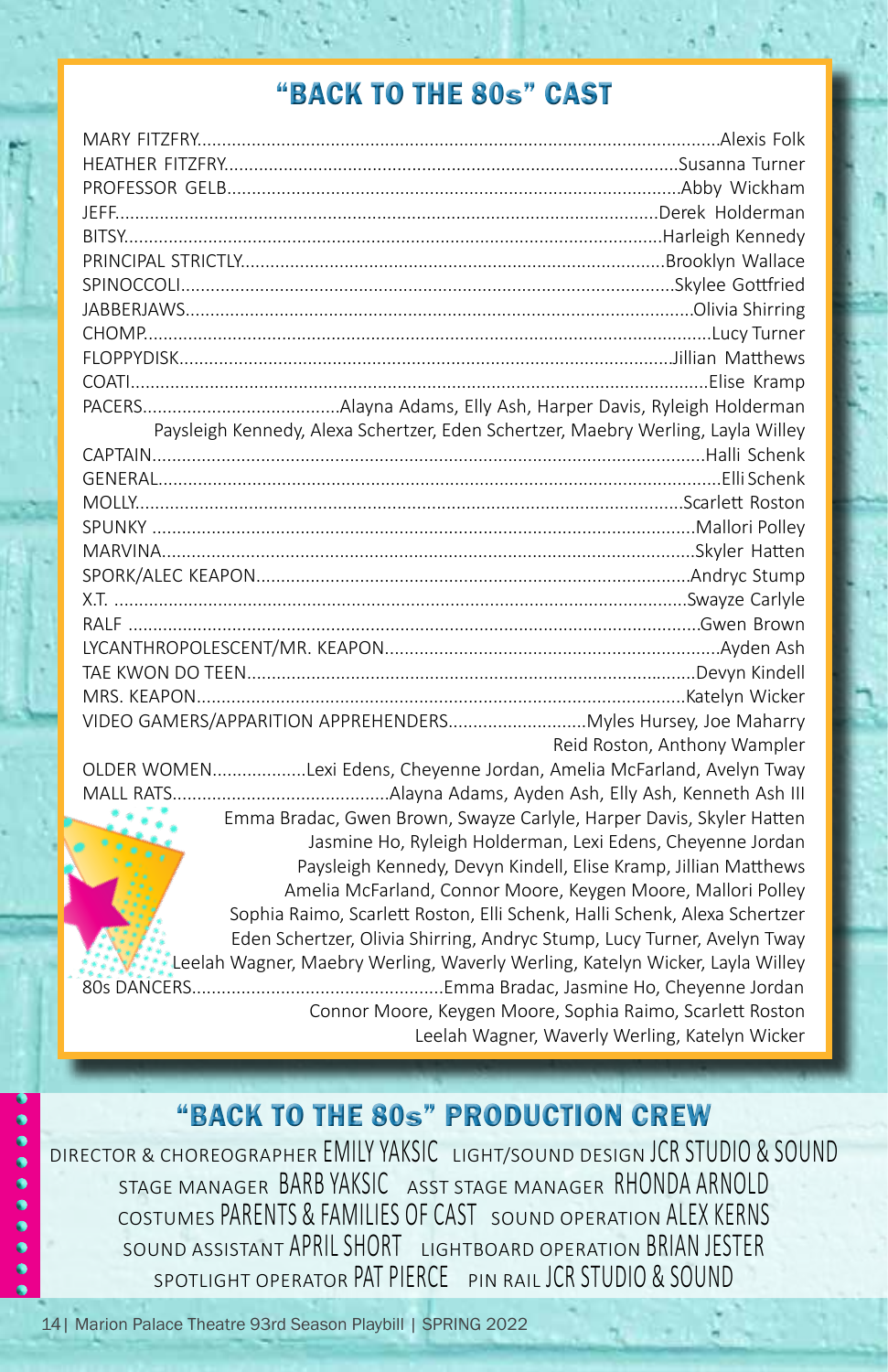

**Scene One: Mary's House** *Mary, Heather*

**Scene Two: Mountain Gulch Shopping Mall** *Mary, Professor Gelb*

**Scene Three: Mountain Gulch Shopping Mall** *Mary, Heather, Mall Rats, Video Gamers, Jeff, Bitsy, Spinoccoli*

> **Scene Four: A Street** *Mary, Heather*

**Scene Five: A Neighborhood Block Party** *Mary, Heather, Neighbors, Older Women, Mr. Keapon, Mrs. Keapon, Alec Keapon, Professor Gelb*

> **Scene Six: Mountain Gulch High School** *Mary, Heather, 80s Dancers, Principal Strictly, Jeff, Bitsy*

#### 15 MINUTE INTERMISSION



**Scene One: Mountain Gulch High School** *Mary, Heather, Principal Strictly, Bitsy, Jeff, Ryan, Coati, Chomp, Floppydisk, Jabberjaws*

**Scene Two: A Cave Under the High School** *Mary, Heather, Jabberjaws, Coati, Floppydisk, Chomp, Pacers, 80s Dancers Apparition Apprehenders, Jeff, Bitsy*

> **Scene Three: A Military Base** *Professor Gelb, General, Captain, X.T, Ralf, Spork*

**Scene Four: Heather's Bedroom** *Mary, Heather, Spunky, Molly, Marvina, Grandfather*

**Scene Five: Mount Gnarly**

*Mary, Heather, Professor Gelb, Bitsy, Jeff, Spinoccoli, Tae Kwon Do Teen Lycanthropolescent, Spunky, Molly, Marvina, Mall Rats*

> **Scene Six: Mountain Gulch Shopping Mall** *Mary, Heather, Professor Gelb*

#### A SPECIAL THANK YOU TO....

CAST PARTY ORGANIZERS ELISABETH SHIRRING & ELIZABETH MOORE SPONSOR PILLAR CREDIT UNION T-SHIRTS RIVER'S EDGE SCREEN PRINTING MEDIA MARION STAR, IHEART MARION BEHIND THE SCENES KIRK DETWEILER & PALACE STAFF, PALACE VOLUNTEERS SPECIAL THANKS MATT YAKSIC, PARENT VOLUNTEERS

 $\bullet$ 

 $\bullet$